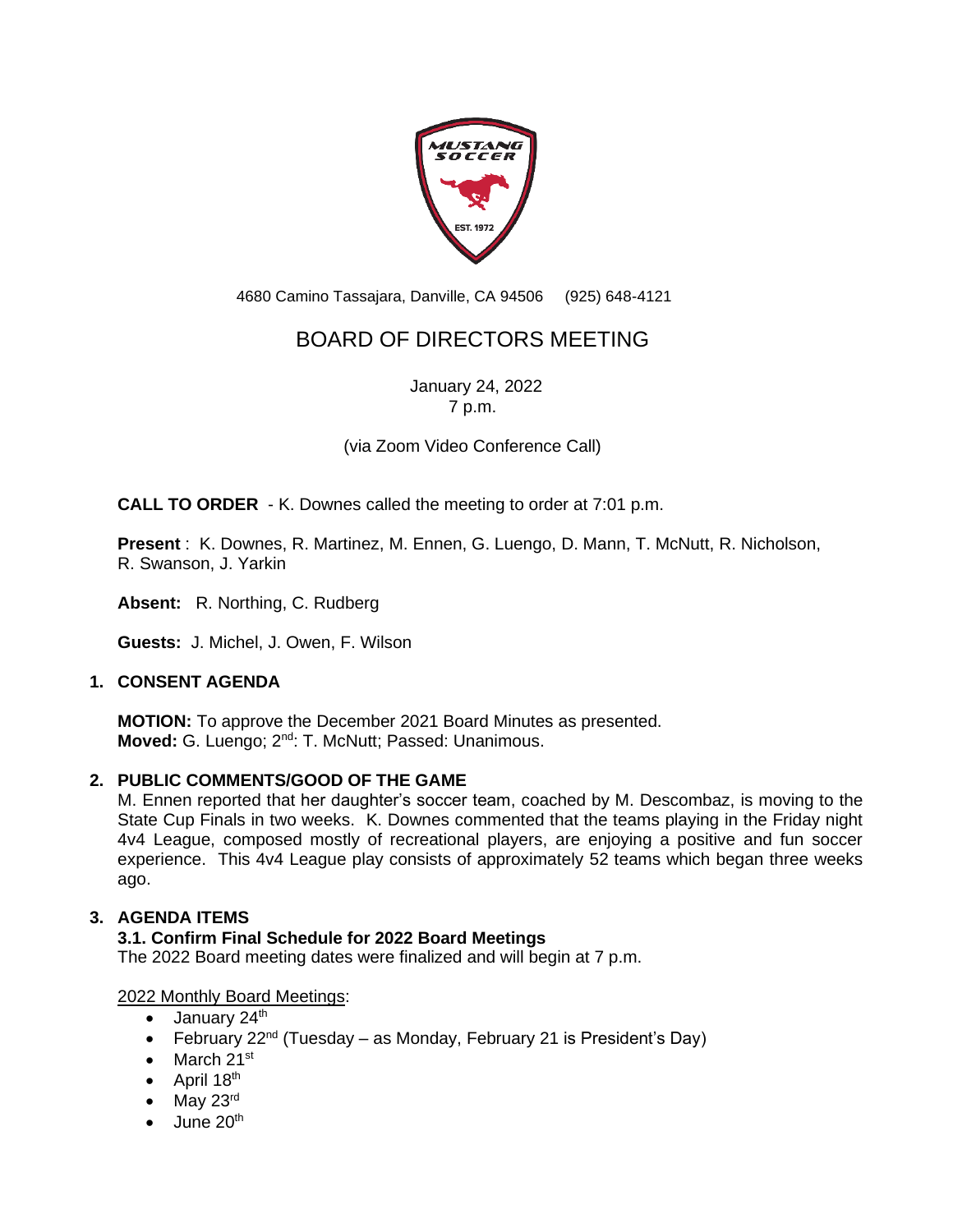2022 Monthly Board Meetings - continued:

- $\bullet$  July 18<sup>th</sup>
- August  $22<sup>nd</sup>$
- September  $19<sup>th</sup>$
- October  $17<sup>th</sup>$
- November  $14<sup>th</sup>$  (Annual General Meeting)
- December  $12<sup>th</sup>$

## **3.2. Date and Agenda for 2022 Retreat**

The 2022 Annual Retreat will be conducted in person at the MSC during early to mid-February. The Retreat agenda will include discussion about our playing philosophy across all levels of play, Recreational and Competitive. F. Wilson will determine a few dates that work with the Coaching Directors' schedules, and a google link will be forwarded to request availability so a retreat date can be finalized.

## **3.3. 2022 Registration and Fee Increases Update**

R. Martinez reported that 2022/2023 new registration and program fees have been updated in the registration system and on the Mustang Soccer website. Registration will be ready to open on February 1<sup>st</sup>. Increased fees messaging was included in the early January e-newsletter. No negative feedback has been received.

Recreational U8 (formerly Clydesdales) was discussed. Registration fees should be consistent with older recreational age groups as their game play will be modified and the teams will also be participating in the season ending Dick King Tournament.

**MOTION:** To approve the recreational registration fee of \$375 for the U8 to U19 age groups for the 2022/2023 season.

Moved: T. McNutt; 2<sup>nd</sup>: K. Downes; Passed: Unanimous.

#### **3.4. Formally Vote on Elite I, Elite II and Elite III Name Changes**

M. Ennen discussed the changes to the Program Names for the 2022/2023 registration season.

**MOTION:** To approve the below Levels I to IV Levels and related New Program Names. Moved: D. Mann; 2<sup>nd</sup>: M. Ennen; Passed: Unanimous.

| <b>Levels</b>    | 2022 Program Name            | <b>Previous Program Name</b> |
|------------------|------------------------------|------------------------------|
| Level I          | <b>ECNL</b>                  | <b>ECNL</b>                  |
| Level II         | Pre-ECNL                     | <b>Competitive Elite</b>     |
|                  | Elite I                      |                              |
|                  | Elite II                     |                              |
|                  | Juniors (U7/U8)              | Mustang Juniors (U7/U8)      |
| <b>Level III</b> | <b>Competitive Select</b>    | <b>Competitive Premier</b>   |
| <b>Level IV</b>  | <b>U5 Fillies</b>            | U6 Ponies                    |
|                  | <b>U6 Ponies</b>             | U6 Ponies                    |
|                  | <b>U7 Colts</b>              | U7 Colts                     |
|                  | <b>U8-U19 Recreational</b>   | U8-U19 Recreational          |
|                  | U10-U14 Recreational<br>Plus | U10-U14 Recreational Plus    |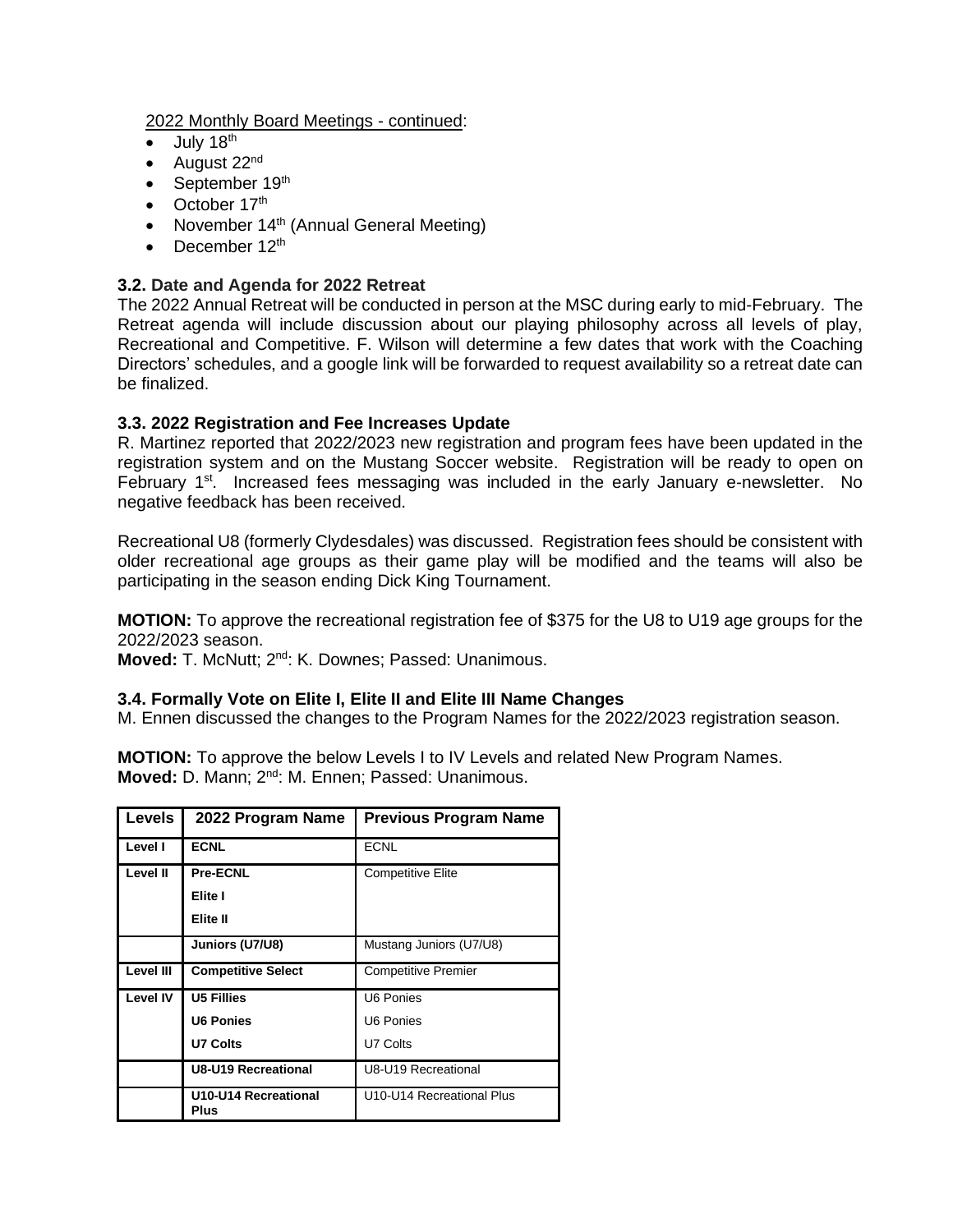## **3.5. Review Other Items in Mustang Bylaws requiring Board Vote**

M. Ennen provided reminders about when a Board vote is necessary. Any agenda item with discussion that may impact general or playing members, coaches or referees should be voted on by the Board members. The program name changes would be an example of an item needing a Board vote. In addition, items should be voted on prior to releasing information to members.

Bylaws Section 5.6 will be updated with a few wording revisions (ie. White, White+, Div 1, Div 3), To amend Bylaws, a 2/3 majority of Voting members is required.

M. Ennen continued with a suggestion that Executive Committee members review Bylaws on an annual basis. K. Downes will plan to meet with M. Ennen to further discuss this review process.

## **3.6. Latest Covid Impact and Executive Director Update**

F. Wilson reported that there have been 30 reported positive Covid cases from soccer players within our Club since December 1<sup>st</sup> through today. Contra Costa County has seen a 24% decline in positive cases, along with a decline in covid related hospitalizations over the past 14 days. Soccer is continuing to be played, covid reporting forms are being collected and contract tracing is occurring.

#### **3.7. Diversity, Equity and Inclusion Plans**

F. Wilson is working on a diversity, equity and inclusion plan which will assist in reinforcing good behavior when using social media plaforms. A PCA module may be used as educaton for our teenagers, in the 14-18 year old groups.

K. Downes added that the plan would use a multi-tiered approach by educating the high school players and teaching both the players and coaches about ways to handle and manage various situations if they arise. Board discussion followed. This topic was tabled for further discussion at the Board Retreat.

G. Luengo requested that we should remind families and players that when wearing Mustang Soccer attire, their behavior matters as they are representing the Mustang Soccer organization.

#### **4. COMMITTEE REPORTS**

**4.1. Honor the Game** Nothing to report.

#### **5. OLD BUSINESS**

#### **5.1. Equipment Update**

R. Swanson reported that future 2022 gear items have been ordered with some spendable budget remaining. If equipment or apparel needs exist, he requests Board members and staff to contact him. R. Swanson added that Nike will continue to have supply issues based upon his discussions with the Nike representative.

K. Downes commented about the new  $50<sup>th</sup>$  anniversary shield logo that will be used this year to celebrate our 50 years of Mustang Soccer. He stressed that this anniversary shield logo should be added to apparel purchases this year. R. Swanson will discuss with Soccer Pro to determine whether adding the anniversary shield logo is possible for all purchased item or if certain items should be excluded, such as competitive uniforms. He will also be reviewing the spirit shop with M. Durkee.

#### **5.2. Referee Update**

J. Yarkin discussed that a future meeting will be scheduled with the Competitive Directors to discuss the referee rules for the 2022/2023 season.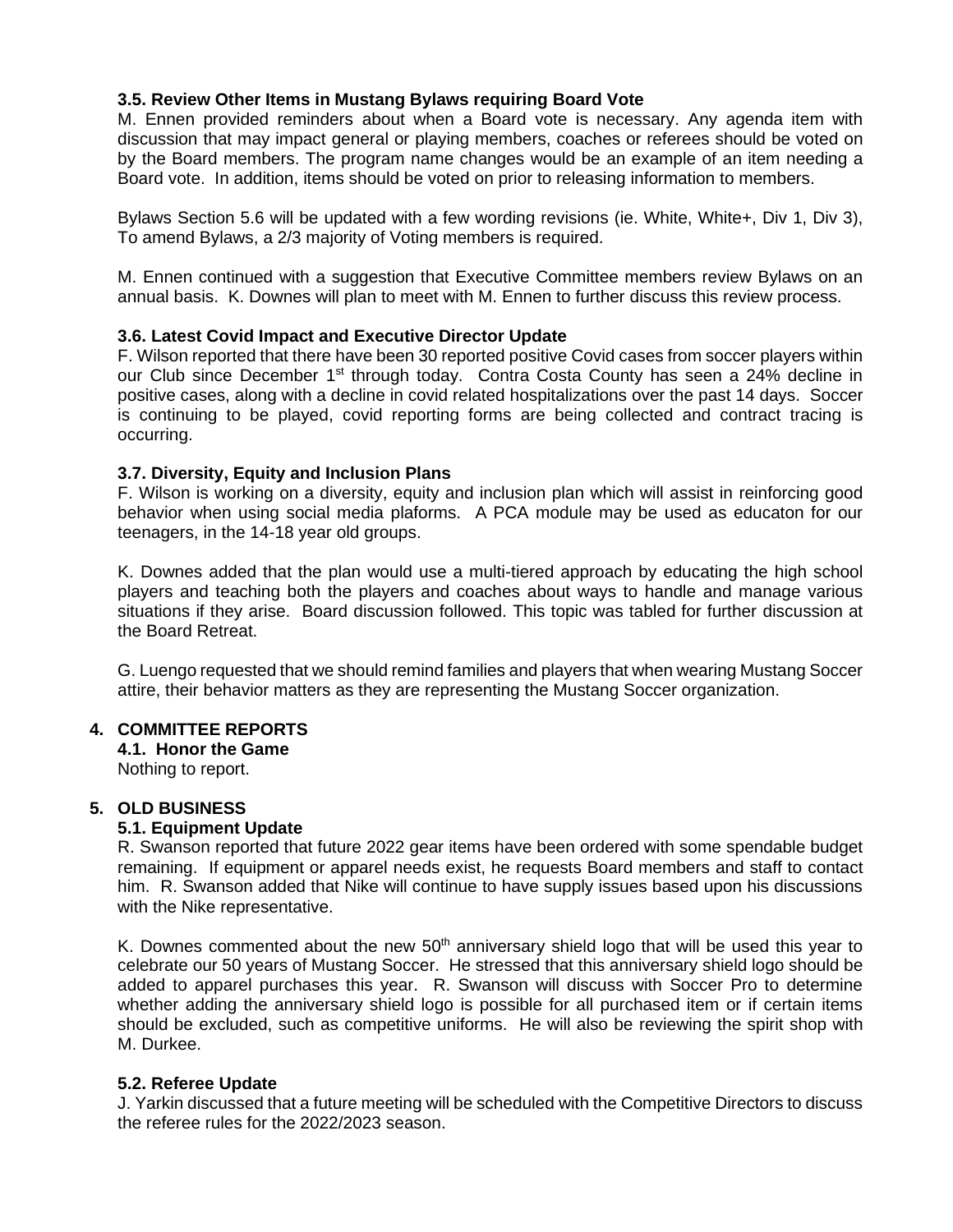## **5.3. Fields and Sports Alliance Update**

### • Fields/Equipment:

G. Luengo provided an update to the DVP grass lighting enhancement project. It has begun, and the project is expected to be completed at the end of February. This completion date is ahead of schedule due to minimal rain in January. He is working with M. DeJesus and the Town of Danville to provide our field usage requirements so we will be given early acess to the new lighted grass field, which will allow field usage until 10 p.m.

G. Luengo reported that 26 weighted bags have been added to the MSC turf fields. Each goal uses two of these weighted bags for safety measures.

The Blackhawk HOA has experienced recent Board turnover; therefore, we are in a holding pattern for a potential field expansion with Blackhawk field. We will continue to use the Blackhawk field for soccer practices beginning in February.

#### • Tournaments:

Planning for the Stampede Tournaments has begun. The outside tournament administrator, used for Winter Turf, will be used again this year.

Implementation of parent volunteers will be used to help with tournament work. Mustang Soccer competitive teams that are participating in our tournaments will be responsible for having 2 families volunteer for this team job. It will be critical that this new volunteer assignment be communicated to competitive team managers and placed in the Team Manager handbook with expectations set at beginning of the season.

G.Luengo added that Mustang logo tents are being ordered to replenish our tent supply for tournament usage. These future expenses will be included within the Fields & Tournaments budgets.

## **5.4. Competitive Elite & Premier Update**

D. Mann reported that Mustang Soccer teams did well in the Youngers' (2010-2014) State Cup play this past weekend. All teams progressed to the quarterfinals, and one team made it to the finals.

The Competitive side is working on the progression of players between the programs. Competitive Select Level III players will pay for practicing with Elite teams. In addition, coach and trainer feedback is being reviewed to choose Competitive Level III players for possible movement to Level II or I. The new Levels and Program naming convention is being incorporated into webite.

#### **5.5. RecPlus Update**

Nothing to report.

#### **5.6. Rec Update**

T. McNutt reported that the Recreational Winter Select program started three weeks ago. After tyrouts, four teams in total were created (one boys' and one girls' team) for each U10 & U12 age groups. This program will be a good springboard for players moving to Level III Competitive Select. F. Wilson's work was instrumental in the implementation of this new recreational program.

The youth coach pizza party has been postponed for a few more weeks due to the recent covid surge as children returned to school after the holiday break.